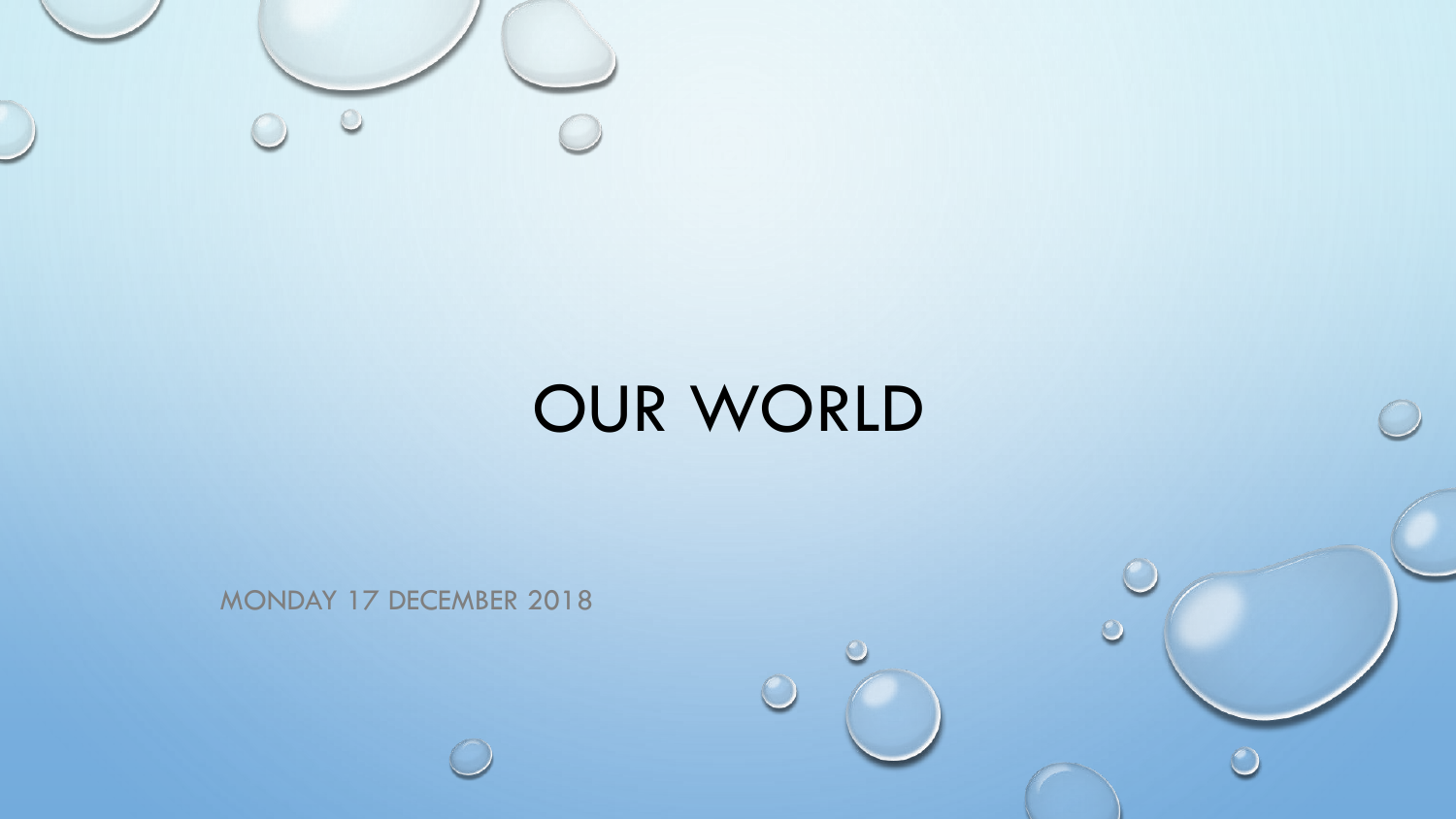

• WE WILL BE LOOKING AT HOW 100 YEARS AGO, A GROUP OF WOMEN HELPED TO CHANGE THE RIGHTS OF WOMEN IN BRITAIN FOR EVER. THIS WAS CELEBRATED IN MANCHESTER, THE BIRTHPLACE OF THE CAMPAIGN.

• WHERE IS MANCHESTER?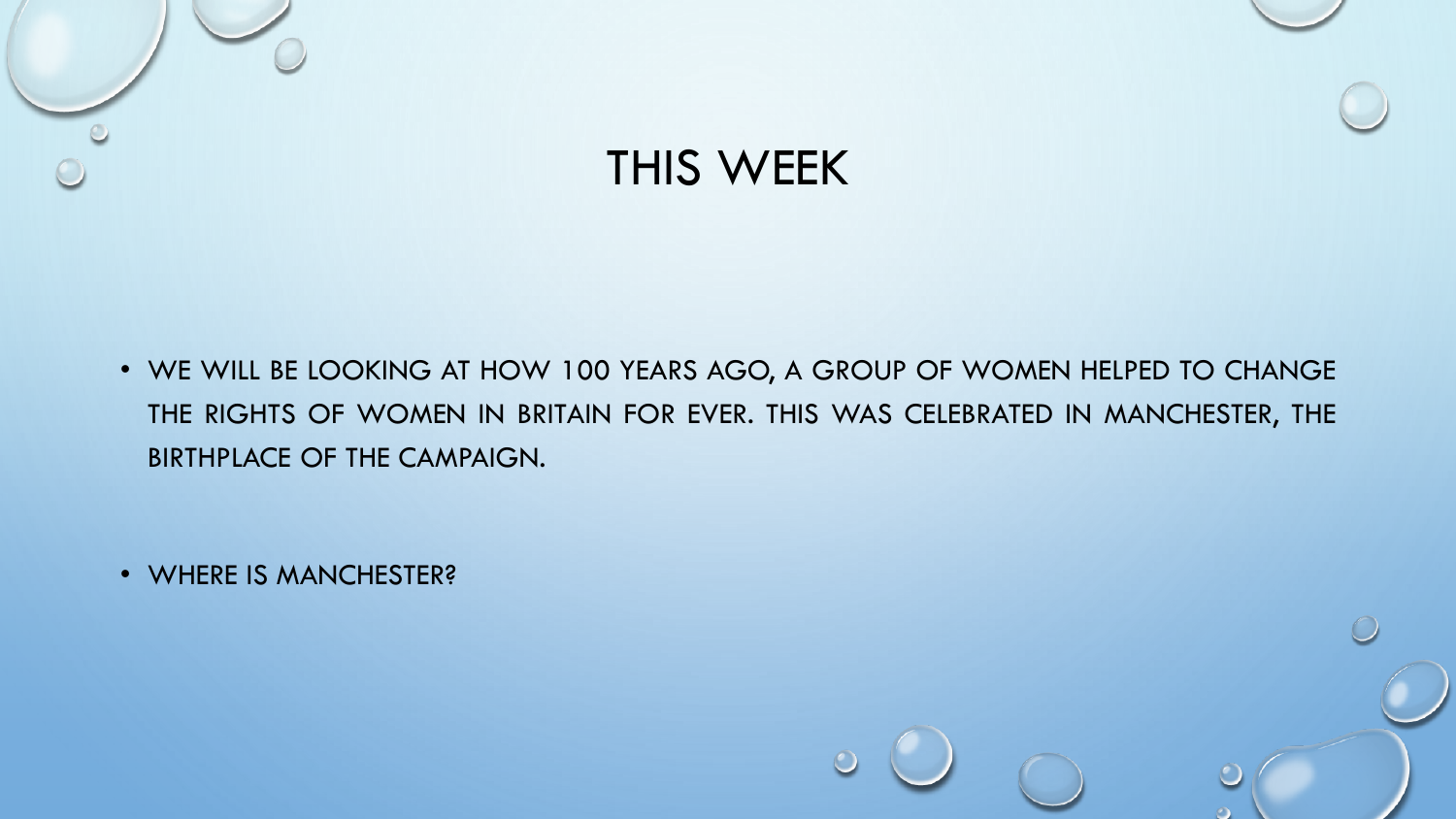

A MAP TO SHOW WHERE MANCHESTER IS IN ENGLAND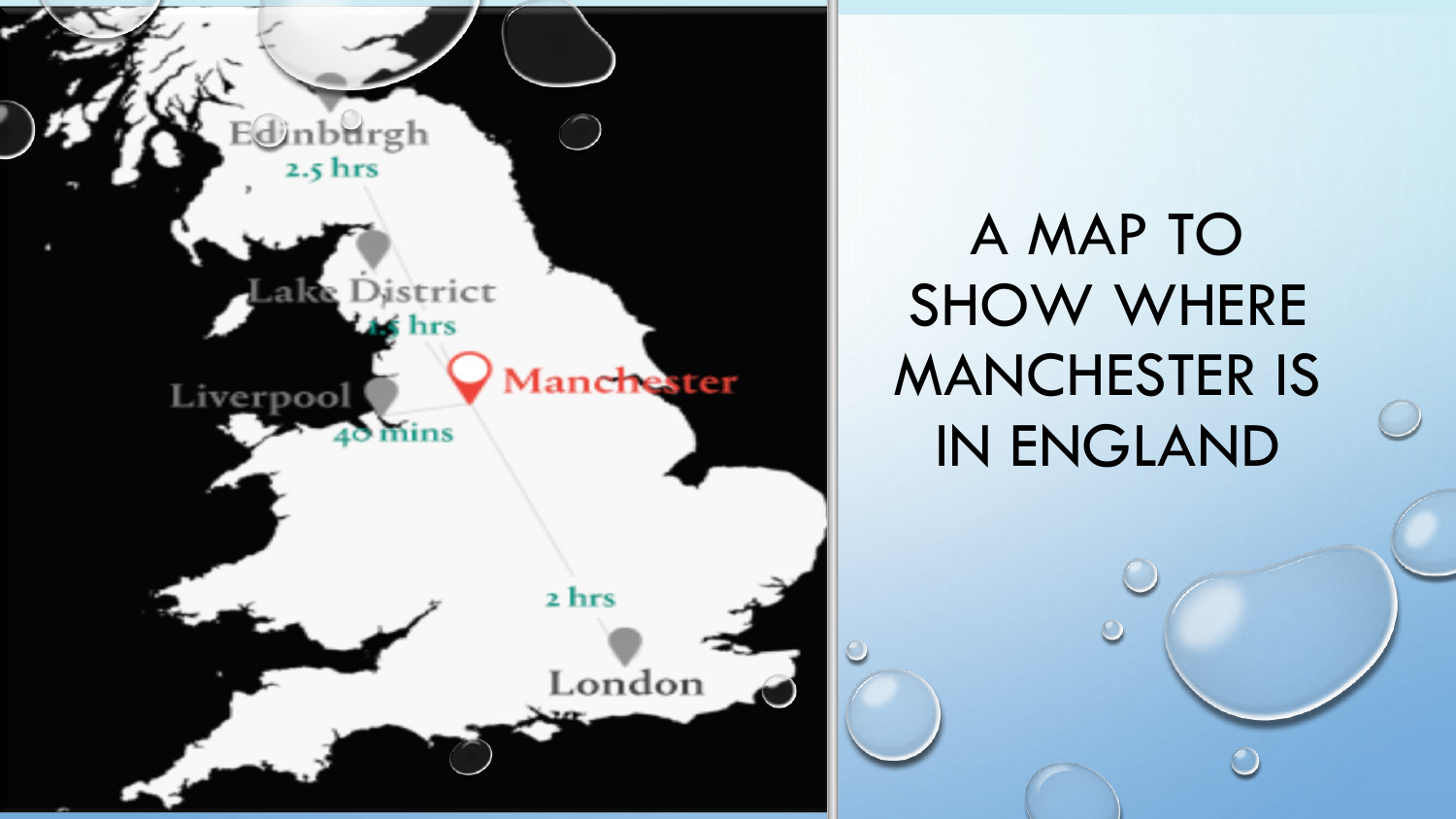## SUFFRAGETTE STATUES MARK 100 YEARS OF WOMEN'S FIRST VOTE

Women have fought for many years to have the same rights as men. But it was only in the last 100 years that real change started to happen in the UK. The biggest of these changes was in 1918 when some women first got the right to vote in England. The law changed on 14 December 1918, when women had their first opportunity to vote and to put themselves forward as a politician in a general election to choose a government for the UK. Suffragettes played a huge part in these changes.

Last Friday, to mark 100 years, statues of leading suffragettes Emmeline Pankhurst and Annie Kenney were unveiled in their home towns. Pankhurst's statue was unveiled in Manchester - the birthplace of the campaign - by her greatgranddaughter. Born in 1858 to a family of campaigners, Pankhurst helped found the Women's Social and Political Union in 1903, which called for the right for women to vote. This changed the longstanding injustices for women.